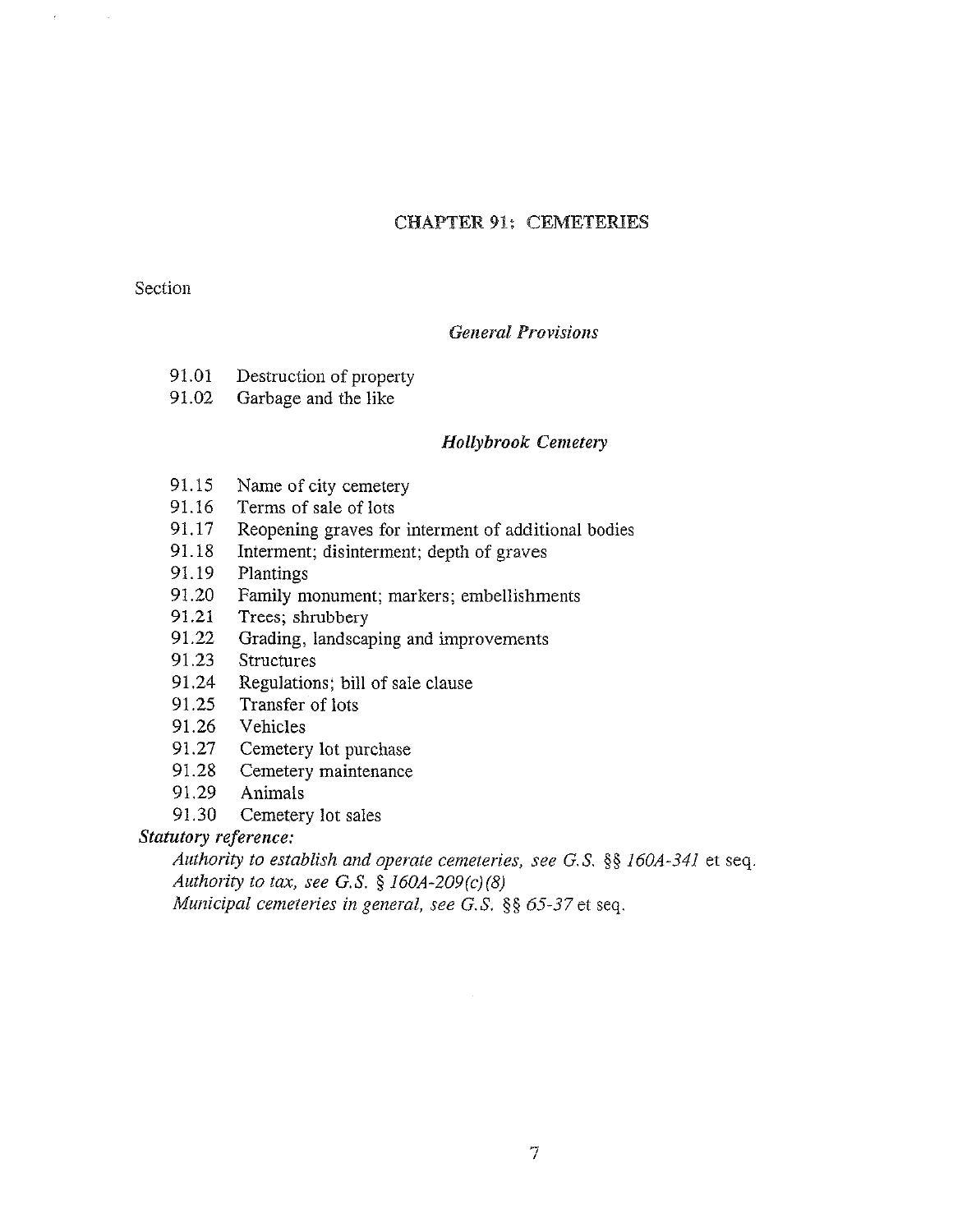#### Lincolnton - General Regulations

#### GENERAL PROVISIONS

# § 91,01 DESTRUCTION OF PROPERTY.

It shall be unlawful for any person to disturb, deface, pull down or remove anything put or placed to mark any plot, grave or enclosure or to pluck flowers or shrubs planted or growing, in any cemetery. (Prior Code, § 5-1) Penalty, see § 10.99

#### § 91.02 GARBAGE AND THE LIKE.

No person shall deposit any rubbish, filth, waste or other unclean or unsightly substance in any cemetery. All materials carried within the cemetery and not used in the erection of monuments, markers or other lawful structures authorized herein, shall be promptly removed therefrom by the owner of the lot upon which the monument, marker or structure shall be located. (Prior Code, § 5-2) Penalty, see § 10.99

#### HOLLYBROOK CEMETERY

#### § 91,15 NAME OF CITY CEMETERY,

The name of the city cemetery shall be Hollybrook Cemetery. (Prior Code, § 5-20)

## § 91,16 TERMS OF SALE OF LOTS,

(A) <sup>A</sup> resident of the city has the option of purchasing <sup>a</sup> maximum number of burial spaces to accommodate his or her immediate family (spouse, children or dependents). These individuals must be current residents in the home of the purchaser. Each family is allowed to exercise this option only once; however, additional grave sites may be purchased at the existing maximum rate.

(B) All lots in the cemetery shall be paid in full at the time of purchase, (Prior Code, § 5-21) Penalty, see § 10.99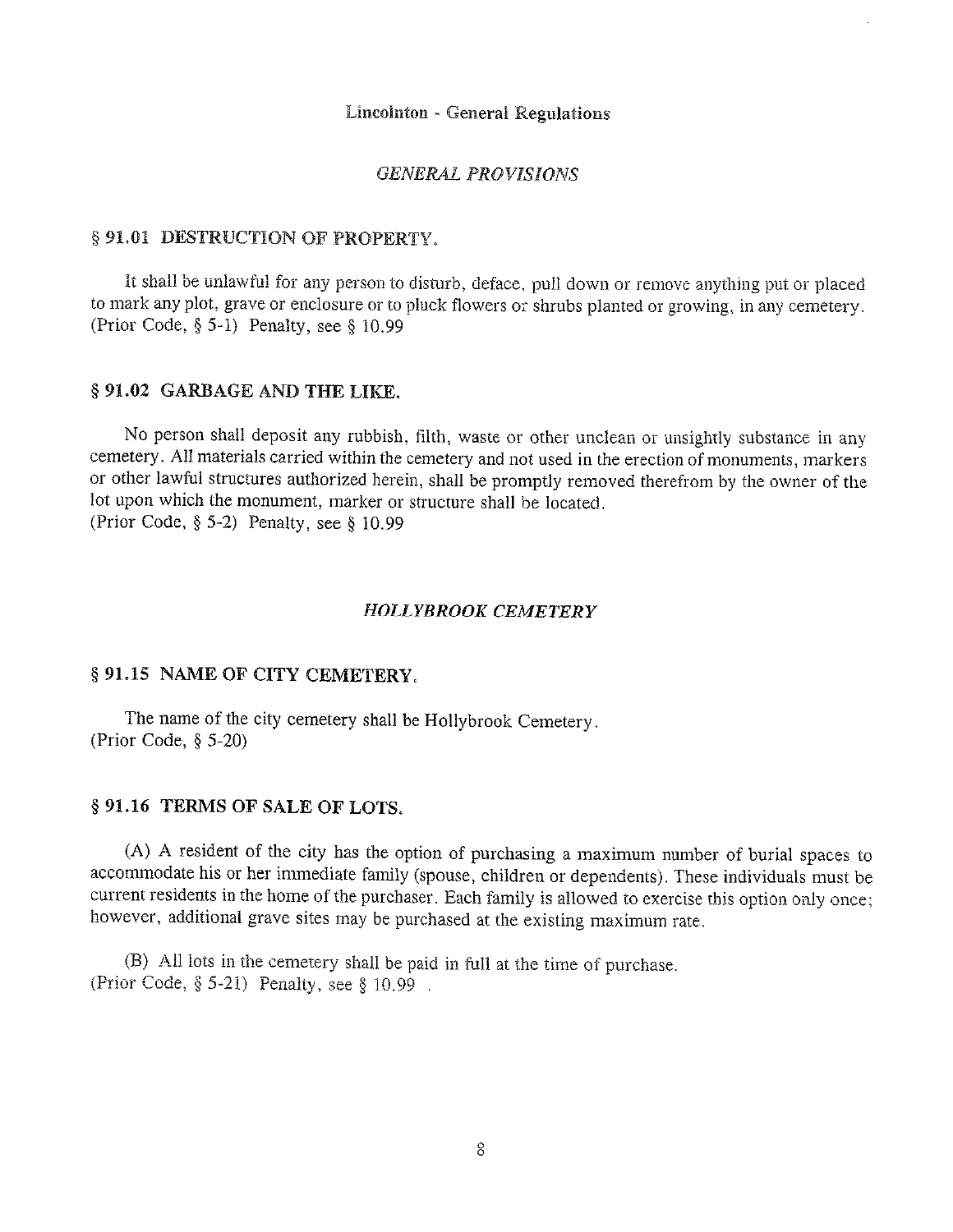#### Cemeteries

### § 91.17 REOPENING GRAVES FOR INTERMENT OF ADDITIONAL BODIES.

(A) No burial space shall be reopened for the interment therein of an additional body, subject, however, to the following provisions. The city will not allow <sup>a</sup> burial space to be used for more than two remains (one burial and one cremains or two cremains). The number of second right of interments purchased will be limited to the original number of burial spaces sold. Before any burial space is used for <sup>a</sup> second remains, <sup>a</sup> right of second interment must be purchased from the city.

(B) The establishment of marker(s) must conform to the established policy of the section of the cemetery in which the particular burial space is located. (Prior Code, § 5-22) (Ord. 0-03-04, passed 4-1-2004) Penalty, see § 10.99

#### § 91.18 INTERMENT; DISINTERMENT; DEPTH OF GRAVES.

No person shall be interred or disinterred in the cemetery without lawful authority and permission. Interment and disinterment must be performed by expert(s) whose primary occupation is in this profession. All graves over four and one-half feet in length shall be <sup>a</sup> minimum of six feet in depth. All graves shall be of sufficient depth to allow 18 inches of space between the top of the vault or other container and the ground level.

(Prior Code, § 5-23) Penalty, see § 10.99

### § 91.19 PLANTINGS.

No person shall plant or set any tree, shrub, flower, grass or other plant of any kind in the cemetery. (Prior Code, § 5-24) Penalty, see § 10.99

#### § 91.20 FAMILY MONUMENT; MARKERS; EMBELLISHMENTS.

(A) Only one central or family monument shall be allowed on <sup>a</sup> family lot. All monuments are restricted in size based upon the section. No monument shall exceed four feet in height and one and onehalf feet in width (including the base). Any case intended to hold floral arrangements must be permanently incorporated in the marker or its foundation and must fit within the allowable space for the marker. Only monuments made by expert(s) whose primary occupation is in this profession will be allowed. Foot markers shall be laid flush with the ground and shall not exceed two feet in length and one foot in width, and shall be placed at the end of the grave farthest from the monument. No vases are allowed on the foot markers.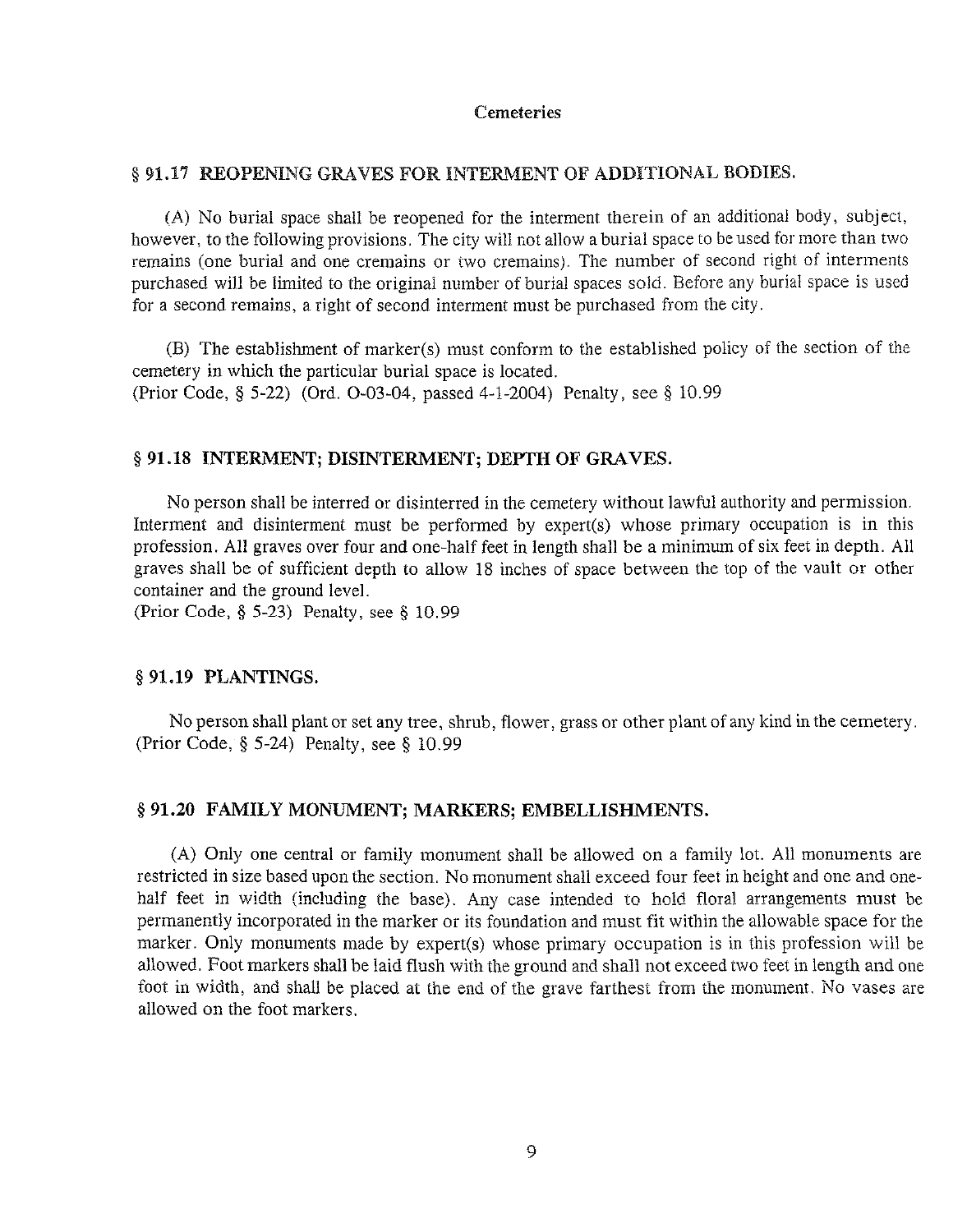#### Lincolnton - General Regulations

(B) All single grave sites in Sections "G" and "Z" are ten feet in length and five feet in width. This provides one and one-half feet in width (including the base) at the head of each grave for the main family marker and one-half foot at the opposite end of each grave for <sup>a</sup> foot marker, if desired, The monument shall be centrally located on the lot(s) to allow at least one foot from its edge to the lot line. This will provide three feet in length on single lots, or eight feet in length on double lots.

(C) In Section "Z," the head marker shall be laid flush with the ground and the vases placed in this section are to be of the variety that can be inverted.

(D) No coping, fencing, hedging, ground mounds, borders or curb or any kind shall be allowed on any burial lot. Cemetery embellishments other than ground level floral arrangements are not allowed. (Prior Code, § 5-25)

(B) The city reserves the right to regulate the size and quality of all monuments, foundations and other construction placed upon any grave or lot in the city cemetery. The cemetery management shall have the authority to enter upon any lot and to remove any objectionable thing, construction, monuments or any foot markers that may have been placed or erected contrary to this code at the violator's expense. (Ord. 0-07-03, passed 7-17-2003; Ord. passed 8-5-2004) Penalty, see § 10.99

#### § 91.21 TREES; SHRUBBERY.

The pruning or cutting of all trees and shrubbery is hereby prohibited unless done under the immediate supervision of the cemetery sexton. (Prior Code, § 5-26) Penalty, see § 10.99

# § 91,22 GRADING, LANDSCAPING AND IMPROVEMENTS.

All grading, landscaping and improvements of every kind shall be made or done by the city only. (Prior Code, § 5-27) Penalty, see § 10.99

#### § 91.23 STRUCTURES.

No mausoleum, tomb, building or other structure of any kind shall be erected on any lot within the cemetery, or within any extension of the cemetery; provided, however, mausoleums and tombs may be constructed on lots 'which may be designated on the plat and plan of the cemetery from time to time by the City Council as lots to be used exclusively for mausoleums and tombs. Should any mausoleum, monument or tomb at any time become unsafe, unsightly or in need of repair or resetting, the Finance Director shall so notify the owner of the lot, if living, or any person having an interest in the lot, if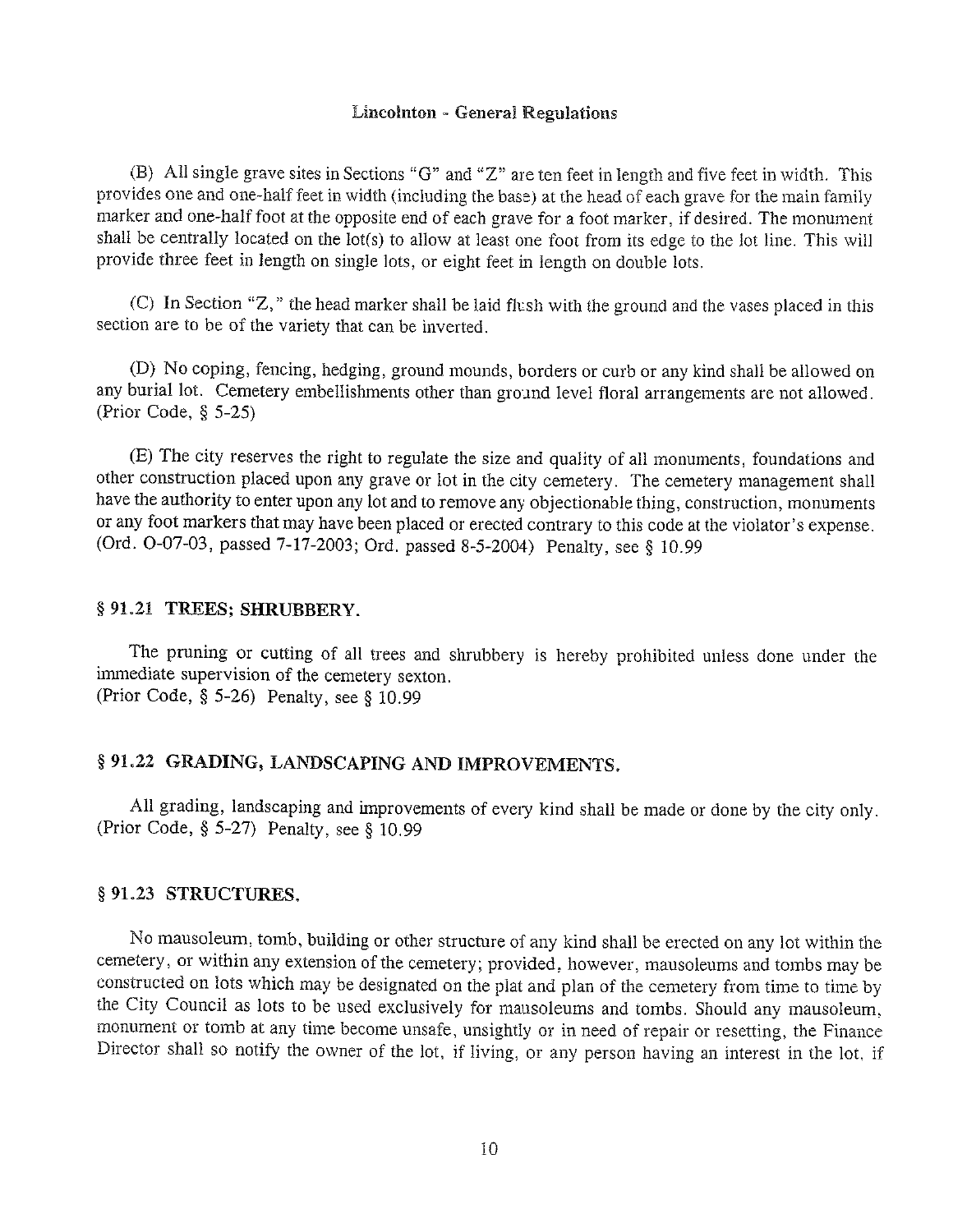## Cemeteries

known, and shall request the person to make the needed repairs under the person's supervision, and if the person shall fail to make repairs the City Attorney shall take whatever action is necessary to remedy the problem.

(Prior Code, § 5-28) Penalty, see § 10.99

#### § 91.24 REGULATIONS; BILL OF SALE CLAUSE.

All lots within the cemetery, or within any extension of the cemetery at any time hereafter made, whether owned by the city or by any other person, shall be subject to and regulated by city policies as adopted by the City Council.

(Prior Code, § 5-29) Penalty, see § 10.99

### § 91,25 TRANSFER OF LOTS.

An owner of <sup>a</sup> cemetery plot may only sell or transfer <sup>a</sup> burial space(s) in his or her plot upon approval of the City Manager or his or her designee. In order to meet the approval, <sup>a</sup> notarized document containing pertinent information must be submitted, and <sup>a</sup> transfer fee will be charged in most cases. The transfer fee will be equal to the difference in the current sale price of the owner and the purchaser's cost based on the applicable sale price for the plot(s) if purchased directly from the city. Transfer documents not recorded and filed in the City Finance Department will be deemed invalid. Plot(s) may not be sold for more than the current rate in effect at the time of sale. (Prior Code, § 5-30) Penalty, see § 10.99

#### § 91.26 VEHICLES.

(A) Vehicles shall be driven only upon the roadways within the cemetery and at <sup>a</sup> rate of speed not in excess of 15 mph.

(B) No vehicles shall enter the cemetery except for the purpose of the driver or passengers attending funerals, visiting graves or other lawful mission. (Prior Code, § 5-31) Penalty, see § 10.99

## § 91,27 CEMETERY LOT PURCHASE.

(A) Grave lots may be purchased in advance of need. The price will be determined by the permanent address of the deceased or in the case of the residence at time of death being <sup>a</sup> nursing home, the last permanent address prior to entering the nursing home will determine the price.